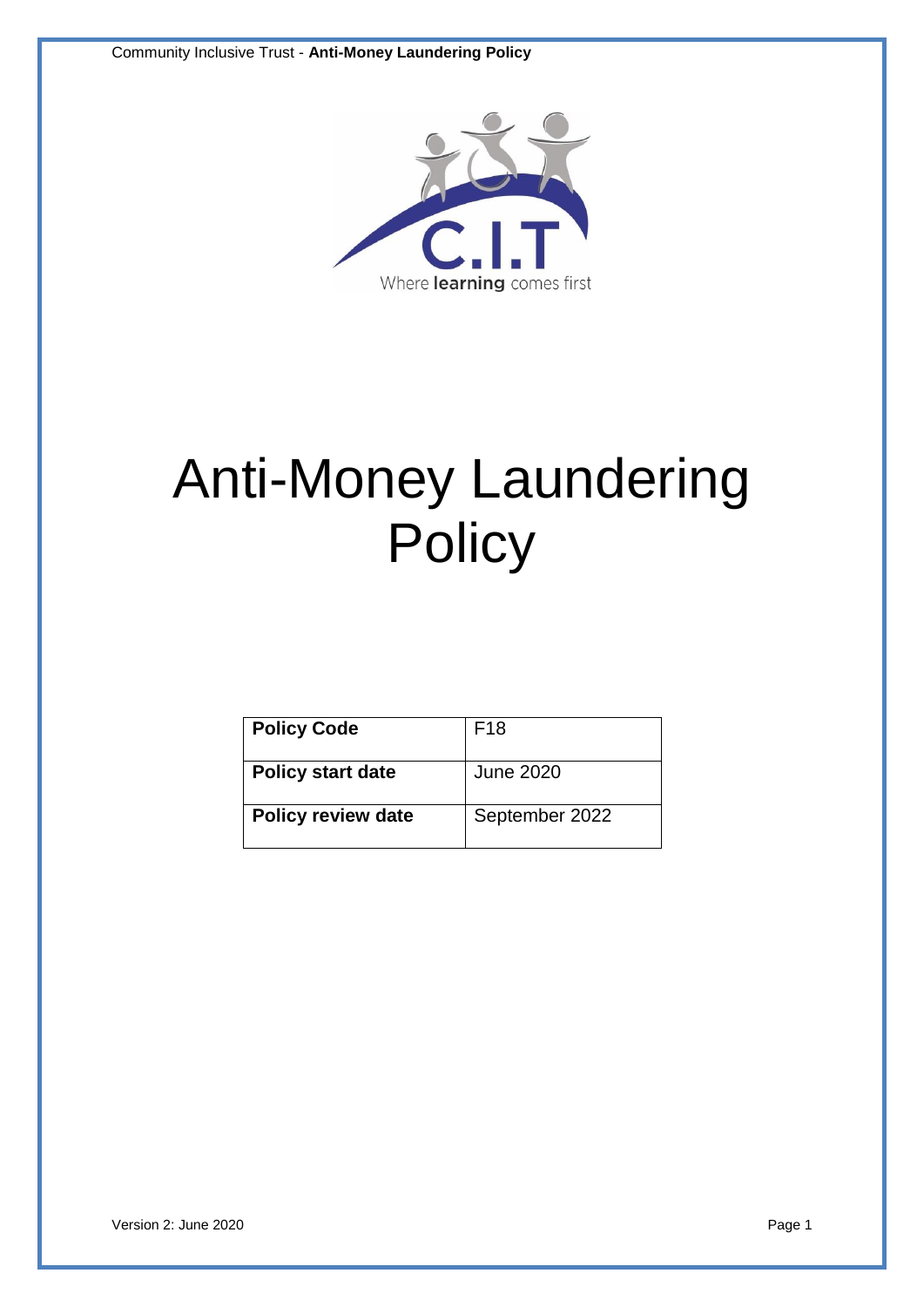# **1. Introduction**

Money laundering is the term used for a number of offences involving concealing the proceeds of crime or terrorist funds. Relevant legislation includes the Proceeds of Crime Act 2002 (POCA) as amended in 2007, Money Laundering Regulations 2017, the Terrorism Acts of 2000 and 2006, and the Serious Organised Crime and Police Act 2005.

Whilst public funded organisations and their staff are subject to the full provisions of the Terrorism Act 2000 and may commit most of the principal offences under the Proceeds of Crime Act 2002, guidance produced by Chartered Institute of Public Finance and Accountancy confirms that they are not legally obliged to apply the provisions of the Money Laundering Regulations 2017, subject only to any activities or transactions which are subject to regulation in conjunction with the Financial Services Act 2012. However, as responsible public bodies, multi academy trust's such as the Community Inclusive Trust who do not undertake any such regulated activities should employ policies and procedures which reflect the essence of the UK's anti-terrorist financing, and anti-money laundering regimes. Such legislation has been considered by professional bodies, resulting in best practice guidance being issued that requires local authorities to establish internal procedures to prevent the use of their services for money laundering.

### **2. Scope**

The risk to the Trust of contravening the legislation is low. However, it is extremely important that all employees are familiar with their legal responsibilities as serious criminal sanctions may be imposed for breaches of legislation.

This policy applies to all employees of the Trust and aims to maintain the high standards of conduct that currently exist within the Trust by preventing criminal activity through money laundering. The Policy sets out the procedures which must be followed to enable the Trust to comply with its legal obligations.

Failure by a member of staff to comply with the procedures set out in this Policy may lead to formal disciplinary action being taken against them. Any disciplinary action will be dealt with in accordance with the Trust's disciplinary procedures.

# **3. What is Money Laundering?**

Money laundering involves one or more of three principal offences; concealing, arranging and acquisition (use/possession) and may comprise the following prohibited acts under the legislation;

- Concealing, disguising, converting, transferring criminal property or removing it from the UK (Proceeds of Crime Act 2002 s327)
- Entering into or becoming concerned in an arrangement which you know or suspect facilitates the acquisition, retention, use or control of criminal property by or on behalf of another person (Proceeds of Crime Act 2002 s328)
- Acquiring, using or possessing criminal property (Proceeds of Crime Act 2002 s329)
- Becoming concerned in an arrangement facilitating concealment, removal from the jurisdiction, transfer to nominees or any other retention or control of terrorist property (Terrorism Act s18).

Potentially any member of staff could be caught by the money laundering provisions if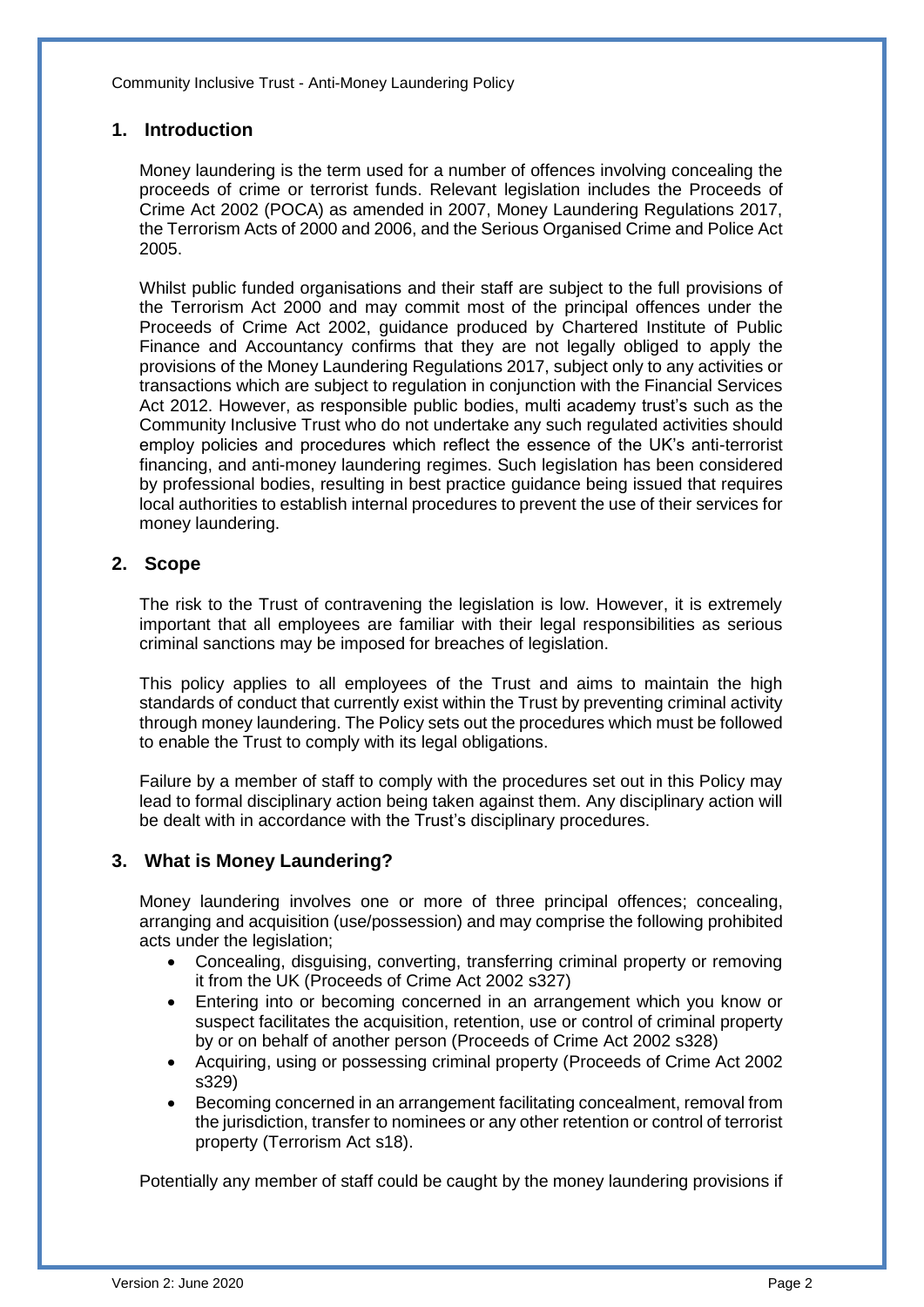they suspect money laundering and either become involved with it in some way or do nothing about it. This Policy sets out how any concerns should be raised.

# **4. What are the Obligations of the Trust?**

The obligations of the Trust, as a public service organisation, are to put in place appropriate and proportionate anti-money laundering safeguards and reporting arrangements, designed to enable officers to detect and avoid involvement in the crimes described in the legislation and regulations. This may include:

- Appointing a Money Laundering Reporting Officer (MLRO) (for the Community Inclusive Trust (CIT) this is the Chief Financial Officer (CFO)) to receive disclosures from employees of money laundering activity (their own or anyone else's)
- Implementing a procedure to enable the reporting of suspicions of money laundering;
- Maintaining client identification procedures in certain circumstances,
	- o A client is defined as: contractors, sub-contractors, suppliers, Government departments, Local Authorities, companies or individuals providing goods or services to the Trust along with any and all employees of the aforementioned and their business associates, family or friends where a connection to the Trust can be established and where a potential conflict of interest or money laundering route could arise;
- Maintaining record keeping procedures.

The areas where large sums of money may be received by the Trust include General Annual Grant, SEN funding, out of county funding, top up, CIF bid funding, PFI funding, public and other donations. These are only examples; the safest way to ensure compliance with the law is to apply the principles within this policy to all areas of work undertaken by the Trust. All staff are therefore required to comply with the reporting procedure set out below.

# **5. Disclosure Procedure**

Where you know or suspect that money laundering activity is taking/has taken place. or become concerned that your involvement is a matter that may amount to a prohibited act under the legislation, you must disclose this as soon as practicable to the MLRO.

Your disclosure should be made to the MLRO or the employee's line manager at the earliest possible opportunity. The report must include as much detail as possible, for example:

- Full details of the people involved (including yourself if relevant), e.g. name, date of birth, address, company names, directorships, phone numbers, etc.;
- Full details of the nature of your involvement;
- If you are concerned that your involvement in the transaction would amount to a prohibited act your report must include all the relevant details. You will need consent from the National Crime Agency (NCA), via the MLRO, to take any further part in the transaction;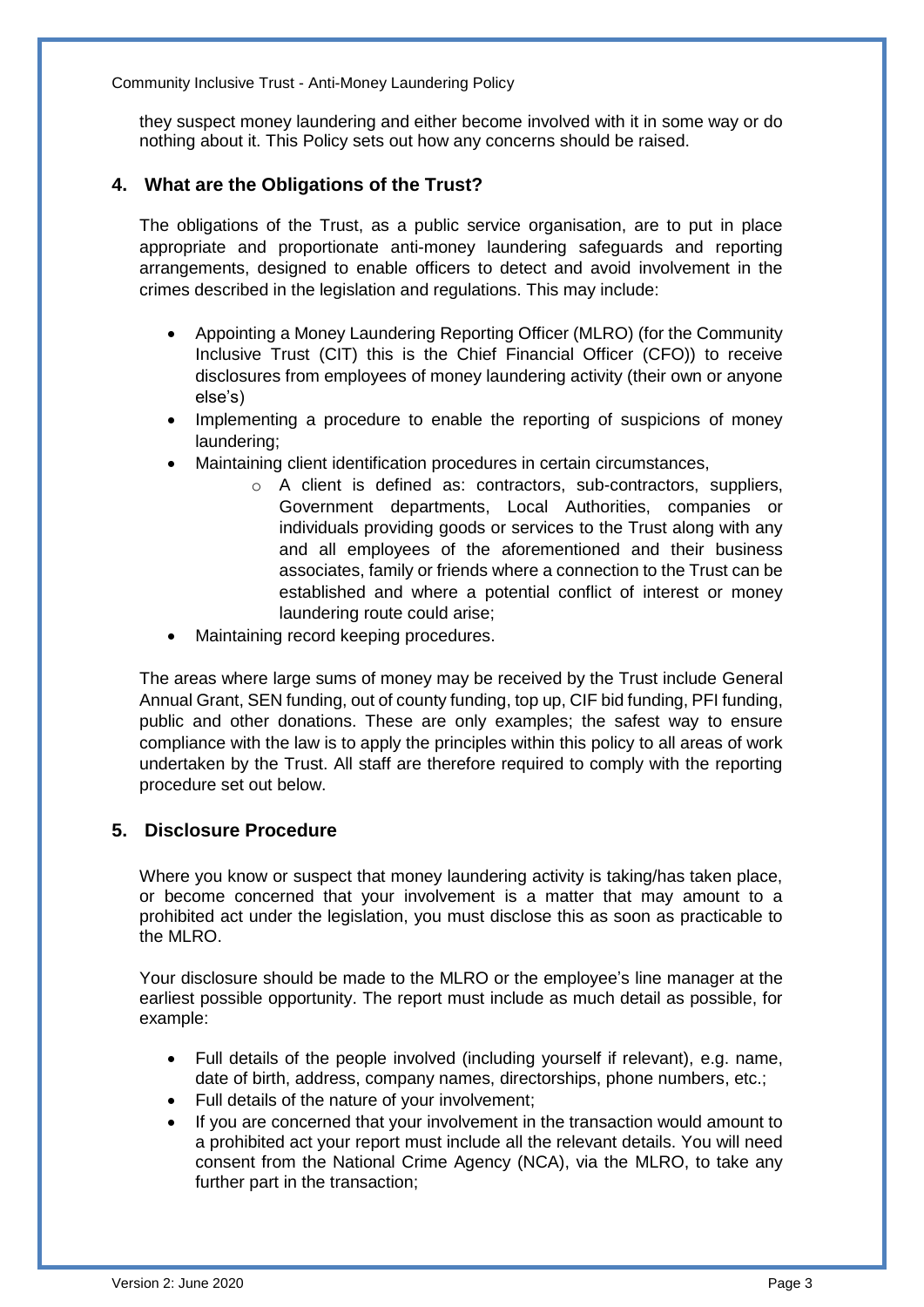- You should make it clear in the report if such consent is required and clarify whether there are any deadlines for giving such consent, e.g. a completion date or court deadline;
- The types of money laundering activity involved;
- The dates of such activities including:
	- o Whether the transactions have happened, are ongoing or are imminent, where they took place;
	- o How they were undertaken
	- o The (likely) amount of money/assets involved
- Why, exactly, you are suspicious the National Crime Agency will require full reasons.

Also consider disclosing any other available information to enable the MLRO to make a sound judgement as to whether there are reasonable grounds for knowledge or suspicion of money laundering and to enable a report to be prepared for the National Crime Agency, where appropriate. You should also enclose copies of any relevant supporting documentation.

Once you have reported the matter to the MLRO you must follow any directions that are given to you. You must NOT make any further enquiries into the matter yourself. Any necessary investigation will be undertaken by the National Crime Agency. Simply report your suspicions to the MLRO who will refer the matter on to the National Crime Agency if appropriate. All members of staff will be required to co-operate with the MLRO and the authorities during any subsequent money laundering investigation.

Similarly, at no time and under no circumstances should you voice any suspicions to the person(s) whom you suspect of money laundering, even if the National Crime Agency has given consent to a particular transaction proceeding, without the specific consent of the MLRO. Do not, therefore, make any reference on a client file to a report having being made to the MLRO.

The MLRO will keep the appropriate records in a confidential manner.

#### **Consideration of the Disclosure by the Money Laundering Reporting Officer.**

Upon receipt of a disclosure report, the MLRO must note the date of receipt on their section of the report, acknowledge receipt of it, and confirm receipt of the disclosure report to the Executive Leadership Team. The MLRO should also advise of the timescale within which they expect to respond to the person making the disclosure.

The MLRO will consider the report and any other available information they think is relevant e.g.

- Reviewing other transaction patterns and volumes;
- The length of any business relationship involved;
- The number of any one-off transactions and linked one-off transactions;
- Any identification evidence held;
- Undertake such other reasonable enquiries they think is appropriate in order to ensure that all available information is considered in deciding whether a report to the National Crime Agency is required;
- The MLRO may also need to discuss the report with the person making the disclosure.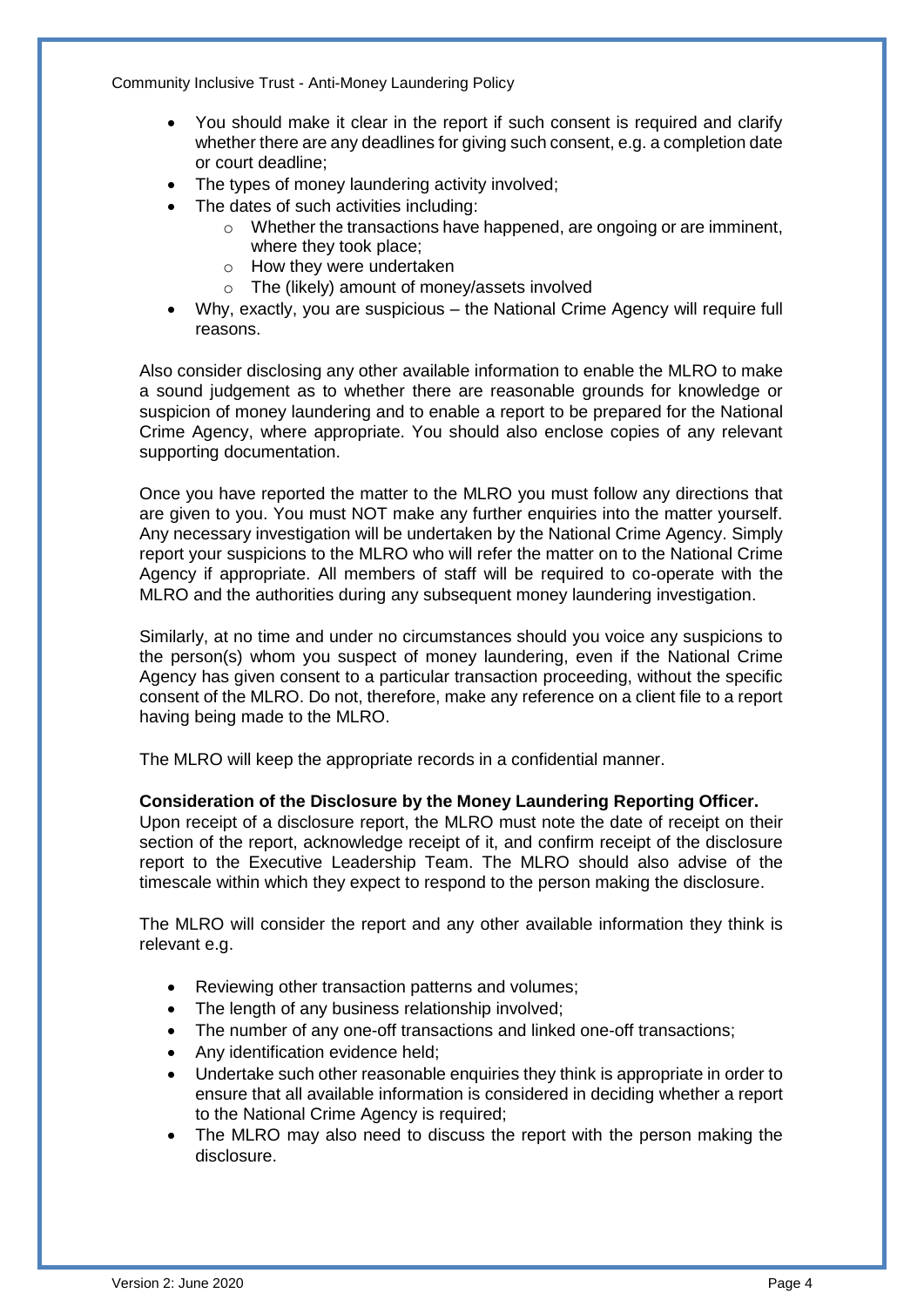Once the MLRO has evaluated the disclosure report and any other relevant information they must make a timely determination as to whether:

- there is actual or suspected money laundering taking place;
- there are reasonable grounds to know or suspect that is the case;
- whether they need to seek consent from the National Crime Agency for a particular transaction to proceed.

Where the MLRO concludes the above, they must disclose the matter as soon as practicable to the National Crime Agency on their standard report form and in the prescribed manner unless they have a reasonable excuse for non-disclosure to the National Crime Agency (for example, if you are a lawyer and you wish to claim legal professional privilege for not disclosing the information).

Where the MLRO suspects money laundering, but has a reasonable excuse for nondisclosure, then this must be noted the report accordingly. They can then immediately give their consent for any ongoing or imminent transactions to proceed.

In cases where legal professional privilege may apply, the MLRO must liaise with the legal adviser to decide whether there is a reasonable excuse for not reporting the matter to the National Crime Agency.

Where consent is required from the National Crime Agency for a transaction to proceed, then the transaction(s) in question must not be undertaken or completed until the National Crime Agency has specifically given consent, or there is deemed consent through the expiration of the relevant time limits without objection from the National Crime Agency.

Where the MLRO concludes that there are no reasonable grounds to suspect money laundering then they shall mark the report accordingly and give their consent for any ongoing or imminent transaction(s) to proceed.

All disclosure reports referred to the MLRO and reports made by them to the National Crime Agency must be retained by the MLRO in a confidential file kept for that purpose, for a minimum of five years.

#### **6. Identification Procedure**

Where the Trust is carrying out cash payment or collection and any one of the following apply:

- forms an ongoing business relationship with a client;
- undertakes a one-off transaction involving payment by or to the client of £5,000 or more;
- undertakes a series of linked one-off transactions involving total payment by or to the client(s) of £5,000 or more excluding payments by parents in their normal activity of paying for school meals and trips for their children;
- it is known or suspected that a one-off transaction (or a series of them) involves money laundering

then this identification procedure must be followed before any business is undertaken for that client.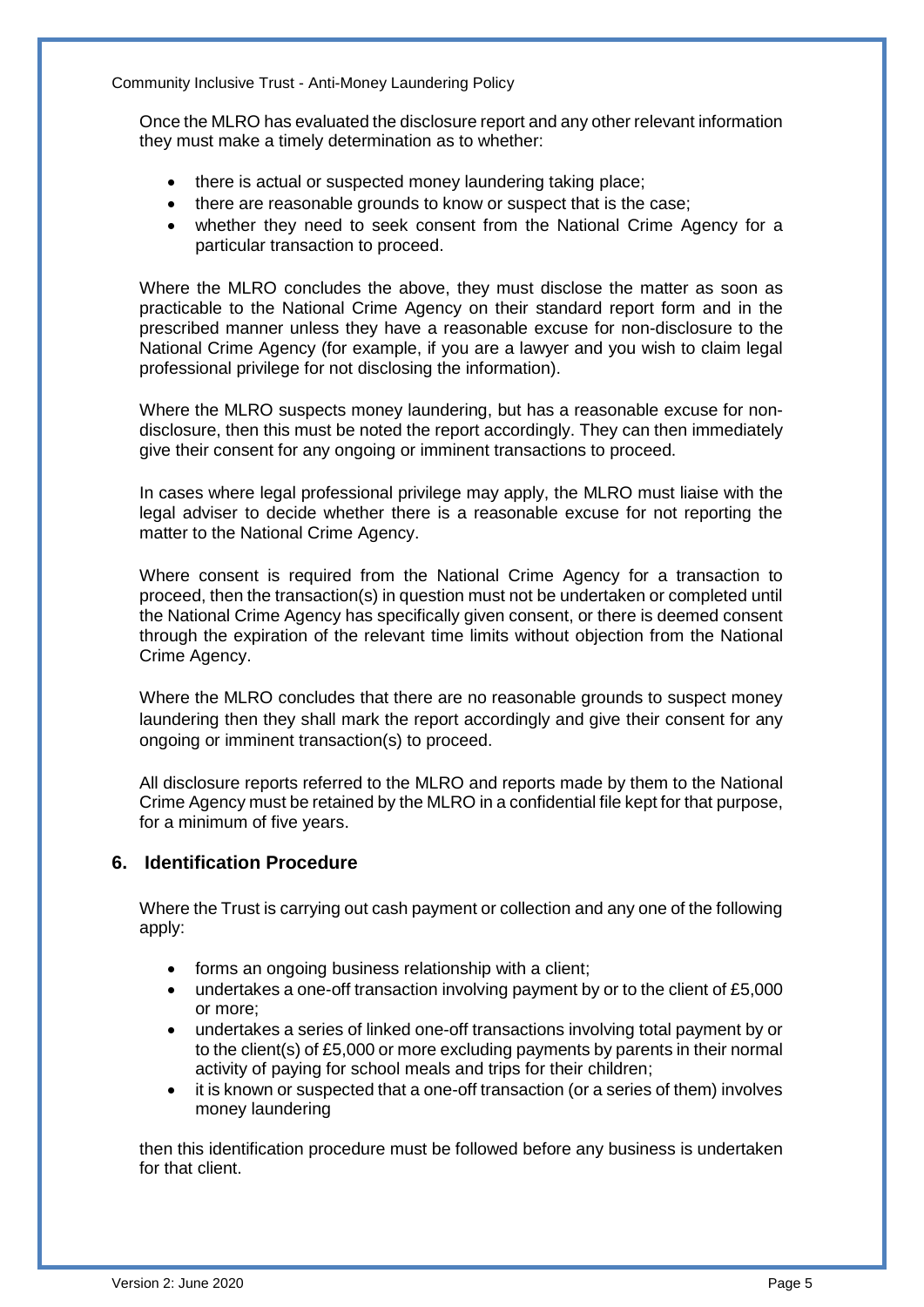In the above circumstances, staff in the relevant Academy within the Trust must obtain satisfactory evidence of the identity of the prospective client, as soon as practicable after instructions are received (unless evidence of the client has already been obtained). This applies to existing clients, as well as new ones.

Once instructions to provide a collection of cash have been received, and it has been established that any requirement for the identification procedure to apply, evidence of identity should be obtained as follows;

#### **Internal**

Appropriate evidence of identity for Academies will be signed, written instructions on Academy/Trust headed paper or an email on the internal MS Outlook email system at the outset of a particular matter. Such correspondence should then be placed on the Trust's client file along with a prominent note explaining which correspondence constitutes evidence and where it is located.

#### **External**

The MLRO will maintain a central file of general client identification evidence regarding the external organisations to whom the Trust provide a service. You should check with the MLRO that the organisation in respect of which you require identification is included in the MLRO's central file and check the precise details contained in relation to that organisation. If the organisation is not included in the central file, you should discuss with the MLRO. You should then obtain the following additional evidence:

For external clients, appropriate additional evidence of identity will be written instructions on the organisations official letterhead at the outset of the matter or an email from the organisations e-communication system. Such correspondence should then be placed on the Trust's client file along with a prominent note explaining which correspondence constitutes the evidence and where it is located (and including a reference to a search of the MLROs central file, if undertaken).

With instructions from new clients, or further instructions from a client not well known to you, you may wish to seek additional evidence of the identity of key individuals in the organisation and of the organisation itself.

For individuals, accepted documents of identification are passport, driving licence, bank statements and utility bills.

In all cases the evidence should be retained for at least five years from the end of the business relationship transaction(s).

If satisfactory evidence of identity is not obtained at the outset of the matter then the business relationship or one-off transaction(s) cannot proceed any further.

# **7. Record Keeping**

Each Academy within the Trust conducting relevant business must maintain records of:

- client identification evidence obtained
- details of all relevant business transactions carried out for clients.

for at least five years. This is so that they may be used as evidence in any subsequent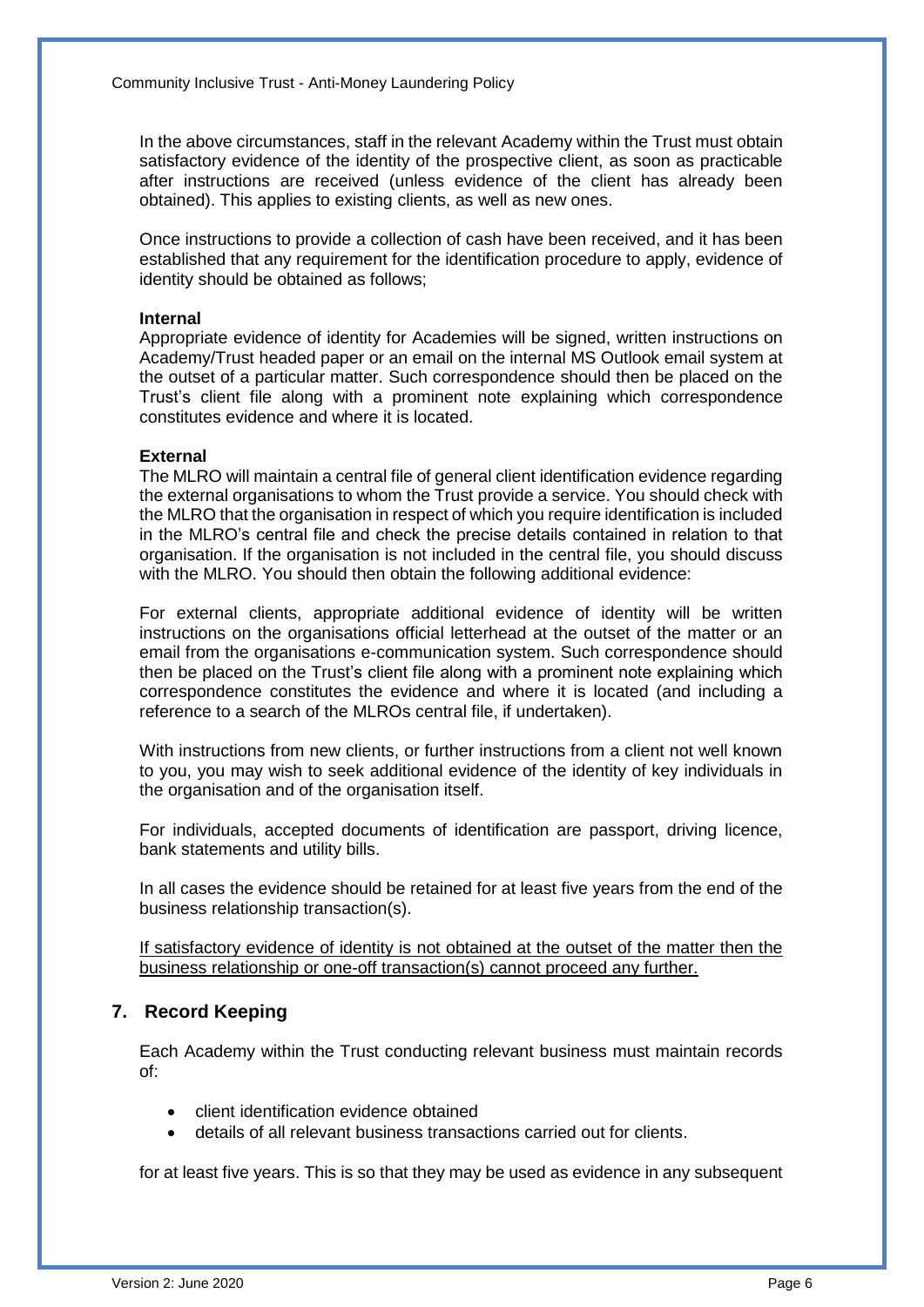investigation by the authorities into money laundering.

The precise nature of the records is not prescribed by law however they must be capable of providing an audit trail during any subsequent investigation, for example distinguishing the client and the relevant transaction and recording in what form any funds were received or paid. In practice, the Academies within the Trust will be routinely making records of work carried out for clients in the course of normal business and these should suffice.

# **8. Evaluation**

The legislative requirements concerning anti-money laundering procedures are lengthy and complex. This policy has been written to enable the Trust to meet legal requirements in a way that is proportionate to the very low risk to the Trust of contravening the legislation.

Should you have any concerns whatsoever regarding any transactions then you should contact the MLRO immediately. Contact details can be found on the CIT Intranet and Internet.